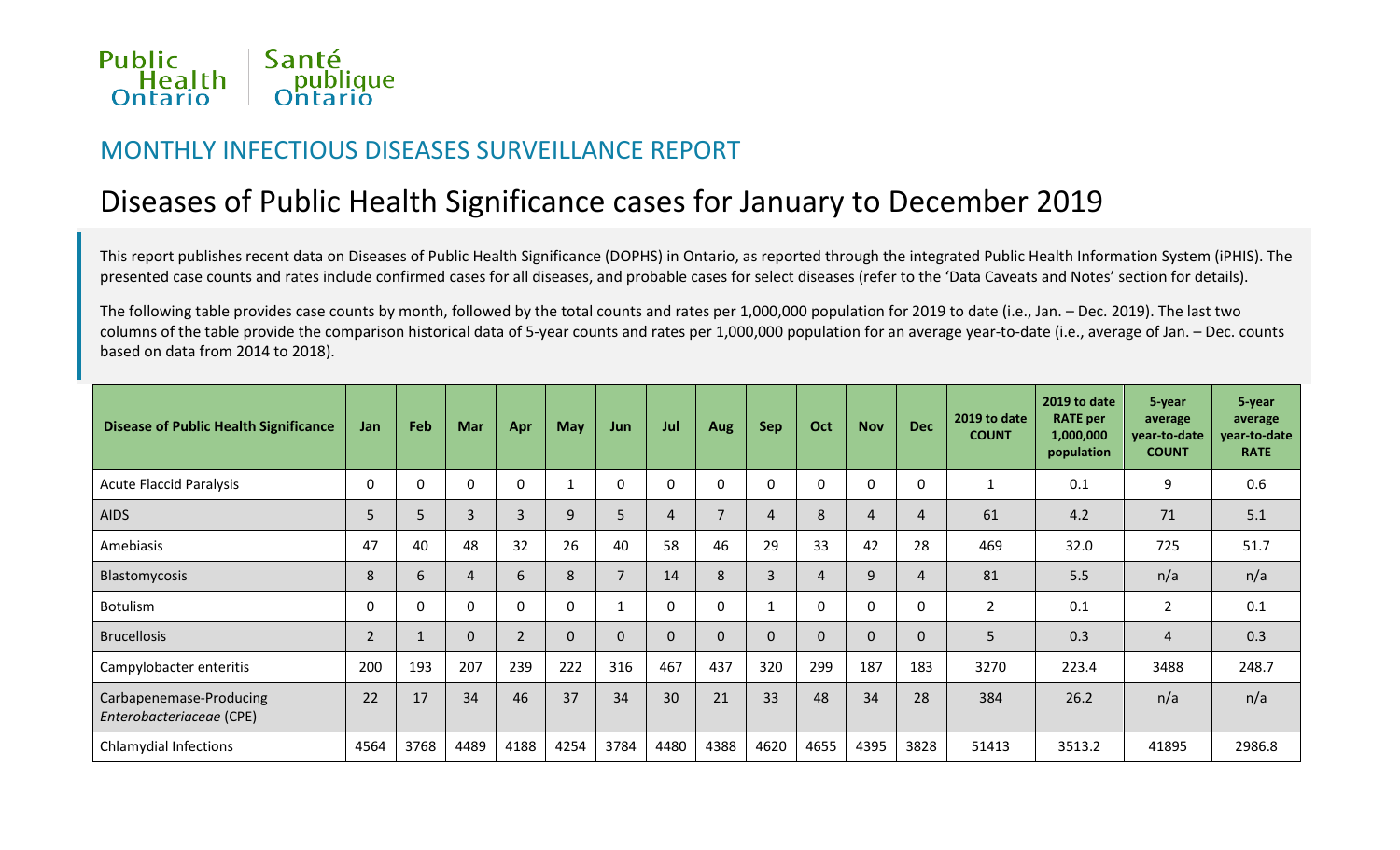| <b>Disease of Public Health Significance</b>           | <b>Jan</b>     | Feb            | Mar            | Apr            | May            | Jun          | Jul            | Aug          | Sep            | Oct            | <b>Nov</b>     | <b>Dec</b>     | 2019 to date<br><b>COUNT</b> | 2019 to date<br><b>RATE</b> per<br>1,000,000<br>population | 5-year<br>average<br>year-to-date<br><b>COUNT</b> | 5-year<br>average<br>year-to-date<br><b>RATE</b> |
|--------------------------------------------------------|----------------|----------------|----------------|----------------|----------------|--------------|----------------|--------------|----------------|----------------|----------------|----------------|------------------------------|------------------------------------------------------------|---------------------------------------------------|--------------------------------------------------|
| Cholera                                                | $\Omega$       | $\overline{0}$ | $\mathbf{1}$   | $\mathbf{0}$   | $\mathbf 0$    | $\mathbf{1}$ | $\Omega$       | $\Omega$     | $\Omega$       | $\Omega$       | $\mathbf{1}$   | $\overline{0}$ | $\overline{3}$               | 0.2                                                        | $\mathbf{1}$                                      | 0.1                                              |
| Cryptosporidiosis                                      | 49             | 76             | 70             | 42             | 43             | 40           | 113            | 131          | 83             | 58             | 67             | 38             | 810                          | 55.3                                                       | 465                                               | 33.2                                             |
| Cyclosporiasis                                         | $\overline{4}$ | 3              | $\overline{4}$ | 10             | 27             | 90           | 279            | 24           | $2^{\circ}$    | $\overline{4}$ | $2^{\circ}$    | $\overline{0}$ | 449                          | 30.7                                                       | 247                                               | 17.6                                             |
| Echinococcus multilocularis Infection                  | $\mathbf 0$    | $\overline{0}$ | $\mathbf{0}$   | $\mathbf 0$    | $\mathbf 0$    | $\mathbf 0$  | $\mathbf{0}$   | 0            | $\mathbf 0$    | $\mathbf 0$    | 0              | $\mathbf{0}$   | $\mathbf 0$                  | 0.0                                                        | n/a                                               | n/a                                              |
| Encephalitis                                           | $\overline{3}$ | 3              | 3              | 6              | $\overline{3}$ | 5            | $\overline{3}$ | $2^{\circ}$  | $2^{\circ}$    | $2^{\circ}$    | $2^{\circ}$    | $\overline{4}$ | 38                           | 2.6                                                        | 34                                                | 2.4                                              |
| Encephalitis/Meningitis                                | 6              | $\overline{7}$ | 11             | 6              | 10             | 19           | 12             | 32           | 25             | 26             | 22             | 10             | 186                          | 12.7                                                       | 181                                               | 12.9                                             |
| Food Poisoning, All Causes                             | 6              | $\overline{7}$ | 11             | $\overline{3}$ | $\mathbf{1}$   | $\mathbf{0}$ | $\overline{0}$ | $\mathbf{1}$ | $\overline{0}$ | $\overline{0}$ | $\mathbf{1}$   | 5              | 35                           | 2.4                                                        | 41                                                | 2.9                                              |
| Giardiasis                                             | 106            | 95             | 119            | 98             | 90             | 101          | 114            | 143          | 129            | 101            | 83             | 61             | 1240                         | 84.7                                                       | 1371                                              | 97.7                                             |
| Gonorrhoea (All Types)                                 | 1022           | 752            | 947            | 853            | 847            | 778          | 1028           | 1022         | 1015           | 1095           | 963            | 800            | 11122                        | 760.0                                                      | 7367                                              | 525.2                                            |
| Group A Streptococcal Disease,<br>Invasive             | 99             | 81             | 116            | 89             | 99             | 75           | 79             | 85           | 81             | 90             | 100            | 112            | 1106                         | 75.6                                                       | 821                                               | 58.5                                             |
| Group B Streptococcal Disease,<br>Neonatal             | $\overline{9}$ | $\mathbf{1}$   | $\overline{3}$ | 5              | $\mathbf{0}$   | $\mathbf{1}$ | $\overline{4}$ | 4            | $\mathbf{1}$   | $\mathbf{1}$   | $\overline{4}$ | $\mathbf{1}$   | 34                           | 2.3                                                        | 50                                                | 3.6                                              |
| Haemophilus Influenzae Disease, All<br>Types, Invasive | 32             | 19             | 26             | 25             | 24             | 23           | 22             | 20           | 19             | 33             | 24             | 36             | 303                          | 20.7                                                       | n/a                                               | n/a                                              |
| <b>Hepatitis A</b>                                     | 26             | 16             | 16             | 19             | 16             | 19           | 15             | 19           | 22             | 9 <sup>°</sup> | $\overline{9}$ | 14             | 200                          | 13.7                                                       | 121                                               | 8.6                                              |
| Hepatitis B (Acute)                                    | 13             | 3              | 15             | 8              | $\overline{7}$ | 10           | 12             | 10           | 8              | 11             | 8              | 6              | 111                          | 7.6                                                        | 94                                                | 6.7                                              |
| <b>Hepatitis B (Chronic)</b>                           | 187            | 139            | 152            | 139            | 168            | 115          | 134            | 115          | 128            | 130            | 115            | 93             | 1615                         | 110.4                                                      | 1981                                              | 141.2                                            |
| Hepatitis C                                            | 444            | 344            | 409            | 419            | 430            | 454          | 388            | 385          | 374            | 435            | 358            | 308            | 4748                         | 324.4                                                      | 4667                                              | 332.7                                            |
| <b>HIV</b>                                             | 73             | 70             | 65             | 49             | 77             | 72           | 80             | 86           | 82             | 94             | 73             | 59             | 880                          | 60.1                                                       | 821                                               | 58.5                                             |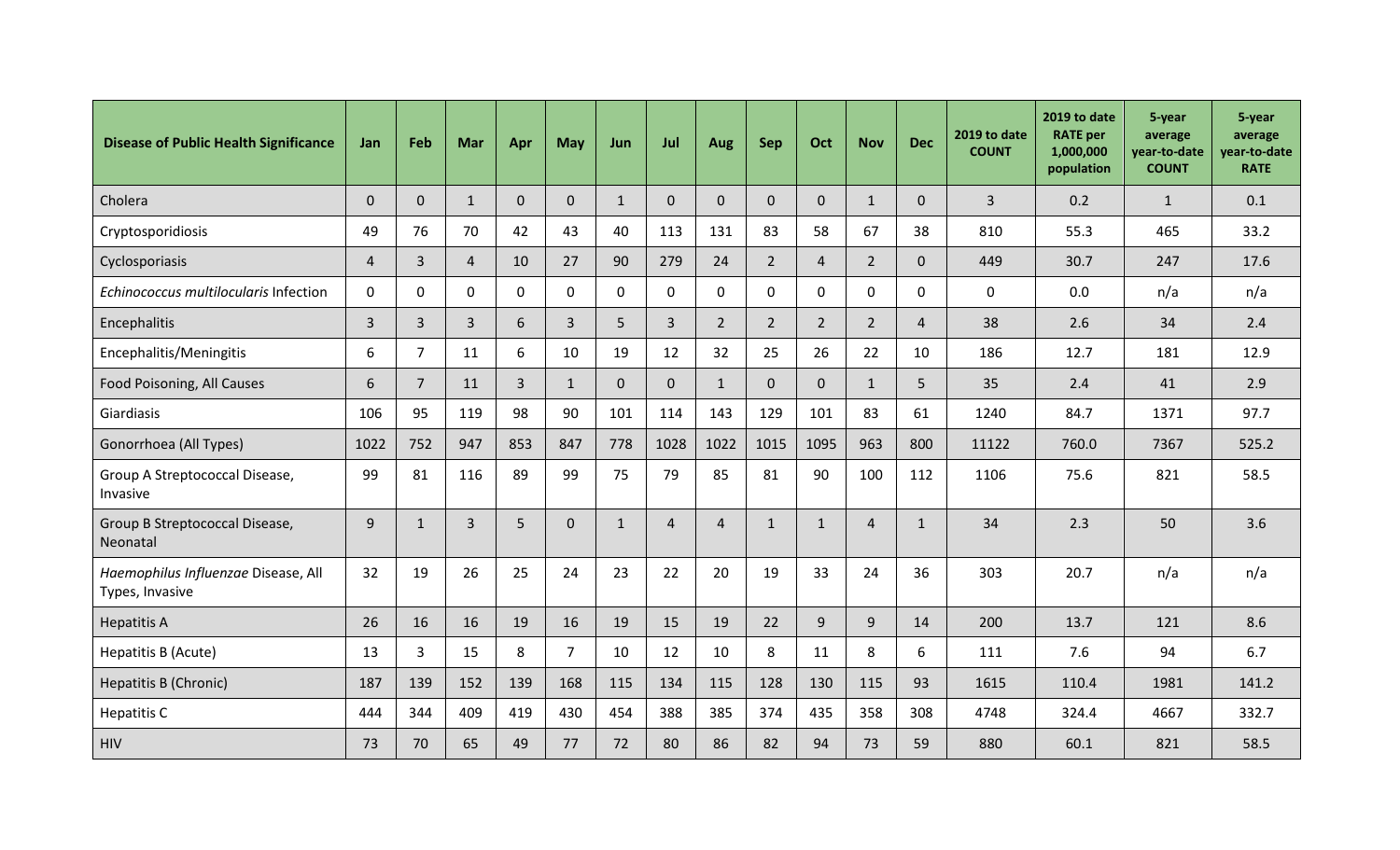| <b>Disease of Public Health Significance</b> | Jan            | Feb            | Mar            | Apr            | May            | Jun            | Jul            | <b>Aug</b>     | Sep            | Oct            | <b>Nov</b>     | <b>Dec</b>     | 2019 to date<br><b>COUNT</b> | 2019 to date<br><b>RATE</b> per<br>1,000,000<br>population | 5-year<br>average<br>year-to-date<br><b>COUNT</b> | 5-year<br>average<br>year-to-date<br><b>RATE</b> |
|----------------------------------------------|----------------|----------------|----------------|----------------|----------------|----------------|----------------|----------------|----------------|----------------|----------------|----------------|------------------------------|------------------------------------------------------------|---------------------------------------------------|--------------------------------------------------|
| Influenza                                    | 3919           | 2360           | 2021           | 1508           | 421            | 76             | 15             | 24             | 28             | 48             | 290            | 3096           | 13806                        | 943.4                                                      | 13499                                             | 962.4                                            |
| Legionellosis                                | 8              | 15             | 6              | 13             | 24             | 34             | 38             | 78             | 54             | 43             | 31             | 29             | 373                          | 25.5                                                       | 187                                               | 13.3                                             |
| Leprosy                                      | $\mathbf 0$    | $\mathbf 0$    | $\mathbf 0$    | $\mathbf 0$    | $\mathbf 0$    | $\mathbf 0$    | $\mathbf 0$    | 0              | $\overline{0}$ | $\mathbf 0$    | $\mathbf{0}$   | $\mathbf 0$    | $\mathbf 0$                  | 0.0                                                        | $\overline{4}$                                    | 0.3                                              |
| Listeriosis                                  | 8              | 6              | 5              | $\overline{2}$ | 9              | $\overline{7}$ | 12             | 8              | 6              | 6              | $2^{\circ}$    | $2^{\circ}$    | 73                           | 5.0                                                        | 69                                                | 4.9                                              |
| Lyme Disease                                 | 6              | $\overline{4}$ | 6              | 9              | 58             | 180            | 408            | 241            | 93             | 67             | 44             | 17             | 1133                         | 77.4                                                       | 555                                               | 39.6                                             |
| Measles <sup>#</sup>                         | $\mathbf{0}$   | $\overline{2}$ | $\overline{4}$ | $\mathbf{1}$   | $\overline{4}$ | $\overline{2}$ | $\Omega$       | $\overline{0}$ | $\overline{0}$ | $\overline{0}$ | $\mathbf{1}$   | $\overline{0}$ | 14                           | 1.0                                                        | 13                                                | 0.9                                              |
| Meningitis                                   | 17             | $\overline{7}$ | 14             | 11             | 19             | 17             | 17             | 19             | 28             | 21             | 5              | 13             | 188                          | 12.8                                                       | 195                                               | 13.9                                             |
| Meningococcal Disease, Invasive              | $\overline{3}$ | 5              | $\overline{4}$ | $\mathbf{1}$   | 5              | $\mathbf{1}$   | $\overline{3}$ | 5              | $2^{\circ}$    | $\overline{4}$ | $\mathbf{1}$   | $2^{\circ}$    | 36                           | 2.5                                                        | 30                                                | 2.1                                              |
| <b>Mumps</b>                                 | 9              | 6              | $2^{\circ}$    | $\overline{3}$ | $\overline{4}$ | $\overline{4}$ | 9              | 8              | 5              | 8              | 13             | 6              | 77                           | 5.3                                                        | 88                                                | 6.3                                              |
| Ophthalmia neonatorum                        | $\overline{0}$ | $\mathbf 0$    | $\overline{0}$ | $\overline{0}$ | $\mathbf{0}$   | $\mathbf 0$    | $\Omega$       | $\Omega$       | $\Omega$       | $\overline{0}$ | $\overline{0}$ | $\overline{0}$ | $\overline{0}$               | 0.0                                                        | $\mathbf{3}$                                      | 0.2                                              |
| Paralytic Shellfish Poisoning                | $\mathbf 0$    | $\mathbf 0$    | $\mathbf 0$    | $\mathbf 0$    | $\mathbf 0$    | $\mathbf{0}$   | $\mathbf 0$    | $\mathbf 0$    | $\Omega$       | $\mathbf 0$    | $\mathbf{0}$   | $\Omega$       | $\mathbf{0}$                 | 0.0                                                        | $\mathbf 0$                                       | 0.0                                              |
| Paratyphoid Fever                            | 6              | 8              | $\overline{4}$ | 6              | $\overline{2}$ | 5              | $\overline{2}$ | 4              | $\overline{4}$ | $\overline{2}$ | $2^{\circ}$    | $\mathbf{3}$   | 48                           | 3.3                                                        | 32                                                | 2.3                                              |
| Pertussis (Whooping Cough)                   | 23             | 15             | 25             | 32             | 32             | 51             | 66             | 65             | 30             | 33             | 39             | 43             | 454                          | 31.0                                                       | 485                                               | 34.6                                             |
| Pneumococcal Disease, Invasive               | 153            | 109            | 109            | 117            | 129            | 88             | 51             | 48             | 69             | 106            | 113            | 168            | 1260                         | 86.1                                                       | 1123                                              | 80.1                                             |
| Q Fever                                      | $\overline{2}$ | $\mathbf 0$    | $\mathbf 0$    | $\mathbf{1}$   | 1              | $\overline{2}$ | $\mathbf{1}$   | $2^{\circ}$    | $\mathbf{1}$   | $\overline{2}$ | $\mathbf{0}$   | $\mathbf{1}$   | 13                           | 0.9                                                        | 10                                                | 0.7                                              |
| Rabies                                       | $\mathbf{0}$   | $\mathbf{0}$   | $\overline{0}$ | $\mathbf{0}$   | $\mathbf{0}$   | $\mathbf{0}$   | $\Omega$       | $\overline{0}$ | $\Omega$       | 0              | $\overline{0}$ | $\overline{0}$ | $\overline{0}$               | 0.0                                                        | $\mathbf 0$                                       | 0.0                                              |
| Rubella <sup>#</sup>                         | $\mathbf 0$    | $\mathbf 0$    | $\mathbf 0$    | $\mathbf 0$    | $\mathbf 0$    | $\mathbf 0$    | $\mathbf 0$    | 0              | $\overline{0}$ | $\mathbf 0$    | $\mathbf 0$    | $\mathbf 0$    | $\mathbf 0$                  | 0.0                                                        | $\mathbf 0$                                       | 0.0                                              |
| Rubella, Congenital Syndrome <sup>#</sup>    | $\overline{0}$ | $\mathbf{0}$   | $\overline{0}$ | $\overline{0}$ | $\mathbf 0$    | $\mathbf 0$    | $\mathbf 0$    | $\mathbf{0}$   | $\overline{0}$ | 0              | $\overline{0}$ | $\overline{0}$ | $\overline{0}$               | 0.0                                                        | $\mathbf 0$                                       | 0.0                                              |
| Salmonellosis                                | 203            | 213            | 231            | 205            | 209            | 176            | 208            | 252            | 207            | 170            | 178            | 125            | 2377                         | 162.4                                                      | 2894                                              | 206.3                                            |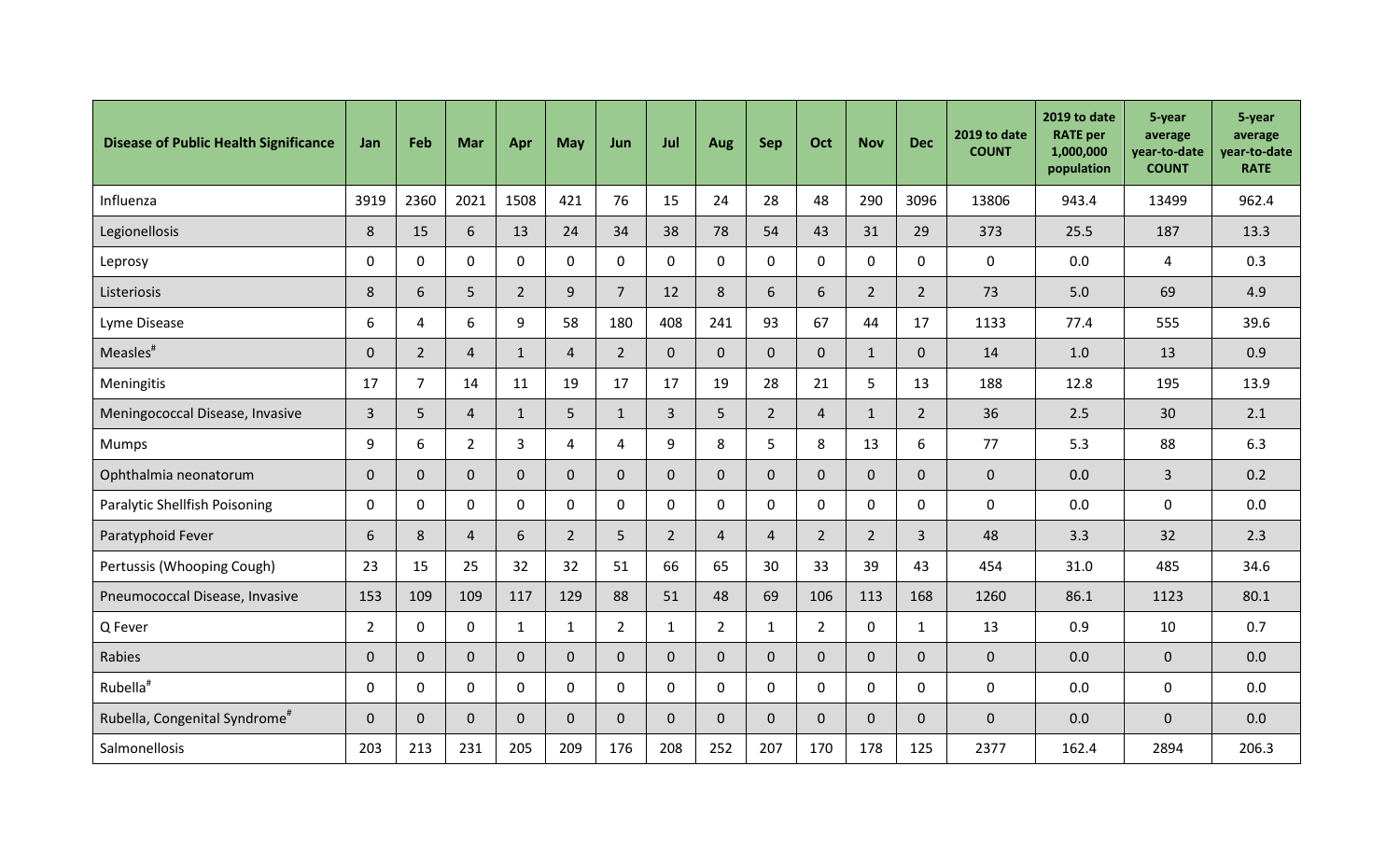| <b>Disease of Public Health Significance</b>        | <b>Jan</b>   | Feb          | <b>Mar</b>   | Apr          | <b>May</b>   | Jun            | Jul          | Aug      | <b>Sep</b> | Oct      | <b>Nov</b>     | <b>Dec</b>   | 2019 to date<br><b>COUNT</b> | 2019 to date<br><b>RATE</b> per<br>1,000,000<br>population | 5-year<br>average<br>vear-to-date<br><b>COUNT</b> | 5-year<br>average<br>year-to-date<br><b>RATE</b> |
|-----------------------------------------------------|--------------|--------------|--------------|--------------|--------------|----------------|--------------|----------|------------|----------|----------------|--------------|------------------------------|------------------------------------------------------------|---------------------------------------------------|--------------------------------------------------|
| Shigellosis                                         | 38           | 23           | 31           | 23           | 26           | 16             | 35           | 19       | 25         | 18       | 19             | 19           | 292                          | 20.0                                                       | 306                                               | 21.8                                             |
| Syphilis, Early Congenital                          | $\mathbf{1}$ | $\Omega$     | $\Omega$     | $\mathbf{1}$ | $\mathbf{0}$ | $\Omega$       | $\mathbf{0}$ |          | $\Omega$   | 0        | $\mathbf{0}$   | $\mathbf{0}$ | $\overline{3}$               | 0.2                                                        | $\mathbf{1}$                                      | 0.1                                              |
| Syphilis, Infectious                                | 223          | 173          | 212          | 191          | 178          | 164            | 227          | 182      | 204        | 223      | 176            | 139          | 2292                         | 156.6                                                      | 1393                                              | 99.3                                             |
| Syphilis, Other                                     | 85           | 79           | 87           | 76           | 83           | 86             | 89           | 83       | 91         | 99       | 74             | 68           | 1000                         | 68.3                                                       | 731                                               | 52.1                                             |
| Tetanus                                             | $\mathbf{0}$ | $\mathbf{0}$ | $\mathbf{0}$ | $\mathbf{0}$ | $\Omega$     | $\mathbf{1}$   | $\Omega$     | $\Omega$ | $\Omega$   | 0        | $\mathbf{0}$   | $\mathbf 0$  | $\mathbf{1}$                 | 0.1                                                        | $2^{\circ}$                                       | 0.1                                              |
| Tuberculosis                                        | 68           | 57           | 62           | 64           | 67           | 58             | 71           | 64       | 64         | 63       | 49             | 49           | 736                          | 50.3                                                       | 633                                               | 45.1                                             |
| Tularemia                                           | $\mathbf{0}$ | $\mathbf{0}$ | $\Omega$     | $\Omega$     | $\Omega$     | $\Omega$       | $\Omega$     | $\Omega$ | 0          | $\Omega$ | $\mathbf{0}$   | $\Omega$     | $\mathbf{0}$                 | 0.0                                                        | $\mathbf{0}$                                      | 0.0                                              |
| <b>Typhoid Fever</b>                                | 10           | 18           | 13           | 14           | 9            | $\overline{2}$ | 2            | 16       | 14         | 8        | $\overline{2}$ | 12           | 120                          | 8.2                                                        | 83                                                | 5.9                                              |
| Verotoxin Producing E. coli Including<br><b>HUS</b> | 8            | 11           | 11           | 14           | 13           | 25             | 41           | 31       | 23         | 14       | 21             | 15           | 227                          | 15.5                                                       | 155                                               | 11.1                                             |
| West Nile Virus Illness                             | 0            | $\mathbf 0$  | 1            | $\Omega$     | $\mathbf{0}$ | $\Omega$       | 3            | 5        | 12         |          |                | $\mathbf{1}$ | 24                           | 1.6                                                        | 80                                                | 5.7                                              |
| Yersiniosis                                         | 18           | 23           | 40           | 30           | 24           | 17             | 29           | 25       | 26         | 19       | 17             | 17           | 285                          | 19.5                                                       | 244                                               | 17.4                                             |

**#** Although measles, rubella, and congenital rubella syndrome have been eliminated in Canada, these diseases remain endemic in other countries and therefore, imported and importrelated cases continue to occur in Ontario.

**n/a** Five-year historical data are not yet available for these diseases (n/a):

• Blastomycosis, carbapenemase-producing *Enterobacteriaceae*, and *Echinococcus multilocularis* Infection, first designated under diseases of public health significance in May 2018.

• Invasive *Haemophilus influenzae* (all types), due to changes in reporting. As of May 1, 2018, all serotypes became reportable (prior to which only serotype b was reportable).

**Ontario Cases:** Ontario Ministry of Health, integrated Public Health Information System (iPHIS) database, extracted by Public Health Ontario [2020/02/12]. Ontario Population: Population Projections [2017-2019] and Estimates [2014-2016], Ontario Ministry of Health and Long-Term Care, IntelliHEALTH Ontario, Dates Extracted [2017/10/24] for Projections and [2017/10/19] for Estimates.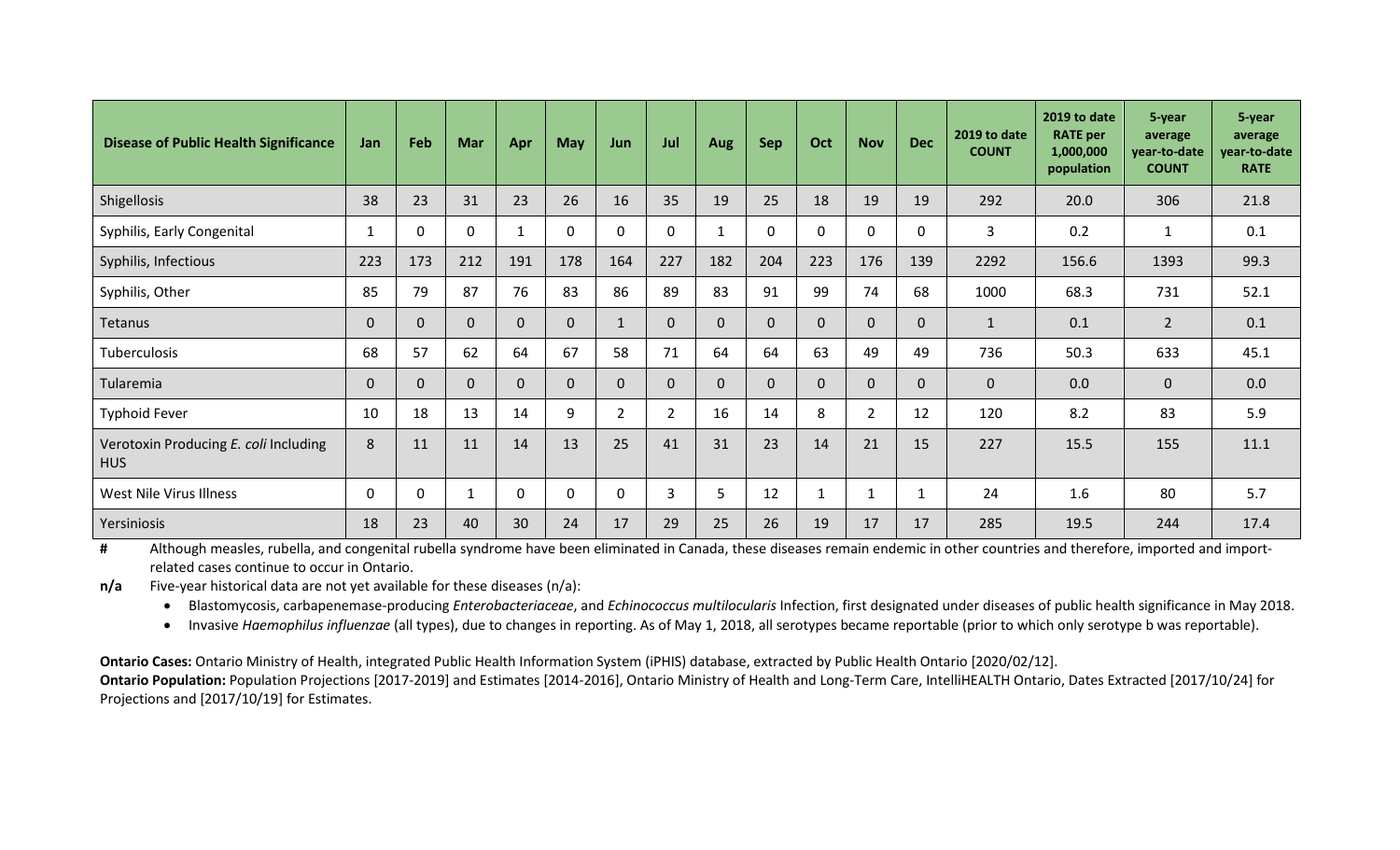## Data Notes and Caveats

- iPHIS is a dynamic reporting system which allows ongoing updates to data previously entered. As a result, data extracted from iPHIS represent a snap shot at the time of extraction and may differ from previous or subsequent reports. The data only represent cases reported to public health and recorded in iPHIS that meet the Ontario Ministry of Health's confirmed and/or probable [surveillance case definitions](http://www.health.gov.on.ca/en/pro/programs/publichealth/oph_standards/infdispro.aspx) in place at the time that the case was reported. Refer to the Factors [Affecting Reportable Diseases in Ontario](https://www.publichealthontario.ca/-/media/documents/factors-reportable-diseases-ontario-1991-2016.pdf?la=en) report for additional information on case definition changes and associated trends from 1991 to 2016. Note that the potential for underreporting and unresolved duplicates exists.
- Case counts for amebiasis, invasive *Haemophilus influenzae* disease (all types), invasive meningococcal disease, Lyme disease, mumps, pertussis, and West Nile Virus illness are based on the sum of confirmed and probable cases as reported in iPHIS. All other diseases reported in the table are based on confirmed cases only.
- Chronic and acute hepatitis B case counts are not mutually exclusive and should not be added to obtain a total for hepatitis B cases in Ontario.
- A case is reported as encephalitis and/or meningitis when an agent is not specifically identified through laboratory testing or is not reportable.
- Case counts of carbapenemase-producing *Enterobacteriaceae* (CPE) include CPE-Infection, CPE-Colonization, and CPE-Unspecified. Where multiple reports with the same carbapenemase are entered in iPHIS for a client, only the first report is included.
- Table 1 is not an exhaustive list of all Diseases of Public Health Significance (DOPHS) in Ontario. Historical annual counts and rates for most diseases designated under DOPHS are available in the Infectious [Disease Trends in Ontario reports.](https://www.publichealthontario.ca/en/data-and-analysis/infectious-disease/reportable-disease-trends-annually) The following designated diseases/outbreaks are omitted from the table:
	- Counts of Creutzfeldt-Jakob disease are not updated frequently enough for monthly publication as a result of an additional data reconciliation step that is required.
	- Diseases that are extremely rare or have zero incidence in recent years: anthrax, chancroid, diphtheria, hantavirus pulmonary syndrome, hemorrhagic fevers and Lassa fever, plague, acute poliomyelitis, psittacosis/ornithosis, severe acute respiratory syndrome (SARS), smallpox, and trichinosis.
	- Diseases that are only reportable in outbreak situations or as a combination of individual and aggregate counts: chickenpox (varicella), *Clostridium difficile* infection (CDI) outbreaks in public hospitals, and gastroenteritis and respiratory infection outbreaks in institutions and public hospitals.
- Detailed reporting on respiratory infection outbreaks in institutions and public hospitals is available in the [Ontario Respiratory Pathogen Bulletin.](https://www.publichealthontario.ca/en/data-and-analysis/infectious-disease/respiratory-pathogens-weekly)
- Information on CDI outbreaks in public hospitals is available in the Infectious Disease Trends in [Ontario reports.](https://www.publichealthontario.ca/en/data-and-analysis/infectious-disease/reportable-disease-trends-annually)